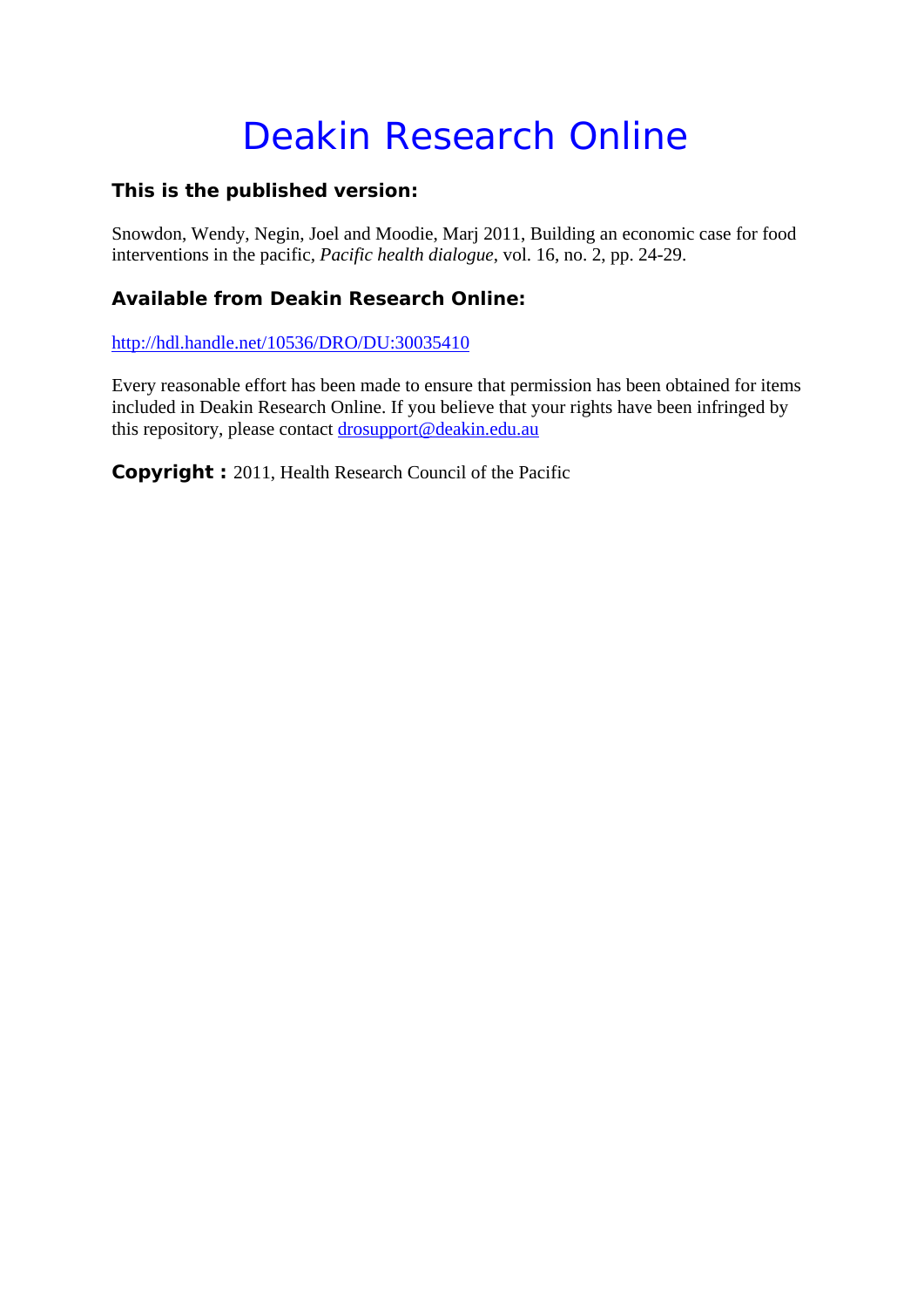# **Building an economic case for food interventions in the Pacific**

Snowdon Wendy \* Negin Joel \*\* Moodie Marj \*\*\*

#### **Abstract**

*Diet-related health problems are a major issue throughout the Pacific region. Micronutrient deficiencies are widespread and rates of non-communicable diseases are increasing. There is a need for food-related policy interventions to improve the quality of the food supply and to enhance access to a healthy diet. To support the promotion and eventual implementation of these interventions, it is vital that the costs and impacts of the interventions are known. This paper outlines a project being undertaken in the region to develop cost-effectiveness models for food interventions in order to help build the case for action. (PHD 2011; Vol 16(2): p24-29).*

#### **Introduction**

The Pacific islands are currently suffering a double burden of communicable and noncommunicable diseases (NCDs)<sup>1</sup> along with over- and under-nutrition. While some countries such as Papua New Guinea and the Solomon Islands still have relatively low obesity rates with underweight and undernutrition persisting as significant health concerns,<sup>2</sup> other countries, including Nauru and Tonga, are well-known for their high obesity rates. They suffer less from undernutrition, although micronutrient malnutrition problems do persist. <sup>2</sup>

While each of the Pacific Island countries and territories has its own unique food supply and health problems, there are many similarities, including a reliance on imported foods and declining food self-sufficiency.<sup>3</sup> Huge shifts in dietary habits are occurring, with imported products such as rice, bread and noodles replacing traditional staples, meat products replacing fish and sugary products replacing traditional snacks such as fruits. These dietary changes are leading to lower intakes of key vitamins and minerals, and contributing to the high rates of micronutrient deficiencies seen around the region. $4,5$  The availability of both food energy and fat/oil have also increased considerably in recent decades $3$ 

and the increasing trade in food parallels increasing energy density<sup>6</sup> (the amount of energy contained in a given volume of food) and consumption.<sup>7</sup>

A range of actions – from fortification to taxation – are needed to improve these dietrelated problems, including education, policy and social marketing. Nutrition knowledge and education is considered an important aspect in facilitating dietary change, but is rarely sufficient by itself.<sup>8</sup> Social marketing is becoming more commonly used internationally; it seeks to use marketing practices to encourage health-promoting change in individuals.<sup>9</sup>

Policies can radically change food availability and access and thus change diets.<sup>10</sup> For example, policies affect what foods can be imported and sold as well as the price, availability, marketing and promotion of food. Additionally, environmental and policy interventions generally affect all members of the targeted population and therefore have wide impacts.<sup>11</sup>

There is an urgent need for more policy-based interventions to improve diets related to NCDs and micronutrient deficiencies. While

*<sup>\*</sup>PhD, Coordinator - C-POND, Fiji School of Medicine, Suva, Fiji. Correspondence to: Email: wendy.snowdon@deakin.edu.au . \*\**  School of Public Health, University of Sydney, Australia. \*\*\*PhD, Population Health Strategic Research Centre, Deakin Univesity<sub>,</sub><br>Melbourne, Australia.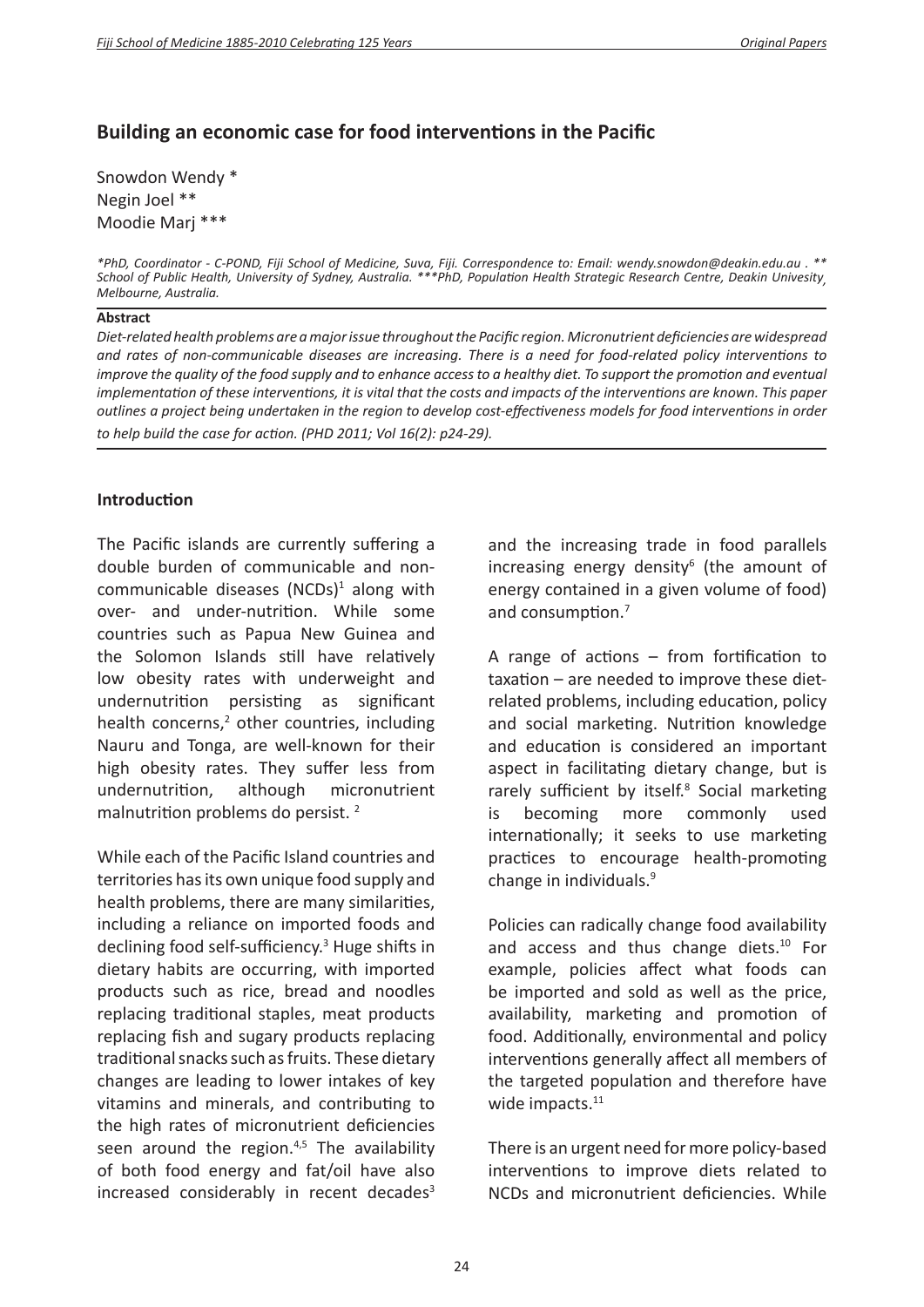there is existing high-level commitment in most Pacific countries for actions to reduce these health problems, $12,14$  technical and financial problems have hindered progress. Additionally, many policies which can affect food supply lie outside the domain of Ministries of Health<sup>15</sup> in the remit of trade, agriculture, industry and other sectors, and therefore support for policy change is needed from across sectors. There is a need for information on the cost-effectiveness of key food-related interventions to assist with advocacy for support from different sectors and the provision of sufficient funding and to highlight the urgent need for action. There is currently however a lack of locally relevant information on the economic credentials of the various food system options for change.

## **Building models for the Pacific Islands**

In 2009, as part of efforts towards a Regional Food Summit in 2010, work commenced on the development of models designed to determine the costs and benefits of food interventions. The work was commissioned by the Centre for Health Innovation and Partnerships (CHIPS) in Sydney and was undertaken by the Pacific Research Centre for the Prevention of Obesity and Noncommunicable Diseases (C-POND), (a joint research collaboration between Fiji School of Medicine and Deakin University, Australia) in conjunction with the University of Sydney. Funding was allocated by AusAID from funds provided for the Food Summit. The intent was to develop models for eight food policy interventions for the region, spanning micronutrients and NCDs. These models were developed to be run with data from individual countries to indicate the potential cost-effectiveness of national interventions.

The project began with the identification of 4 micronutrient-related policies and 4 NCDrelated policies. Following discussions with other parties involved in the Food Summit, the following policy interventions were identified as the most valuable to policy makers across the region:

- **1. Fortification of flour (iron, folate)**
- **2. Fortification of rice (iron, folate)**
- **3. Iodisation of salt**
- **4. Fortification of oil with vitamin A**
- **5. Quality standards on fat content of meats**
- **6. Tax increase on high-fat meats**
- **7. Tax increase on sugary foods and drinks**
- **8. Restrictions on sodium content in foods**

It should be emphasised that the selection of these interventions was in part based on issues to be discussed at the Food Summit, and does not reflect the full range of actions which could be implemented. In particular it was focused on policy interventions, and therefore does not include educational initiatives or the promotion of local foods.

## **Model development**

The project began with consideration of existing models related to these issues. A number of relevant sources were identified from journal articles, grey literature and other sources. The intent was to develop models that were similar in design across the eight topics, and that were as straightforward as possible, user-friendly and which allowed for data limitations in the region. The lead author had previously undertaken related modelling for select NCD-related policy  $interventions<sup>16</sup>$  for Fiji and Tonga, and utilised lessons-learnt to assist with the development of these eight models. Existing fortification models from the PROFILES program<sup>17,18</sup> and other sources<sup>19</sup> were reviewed to assist with the model development for fortification.

The next stage was to develop logic models to identify the steps in determining the impact of each policy on health, productivity and healthcare costs (see table 1).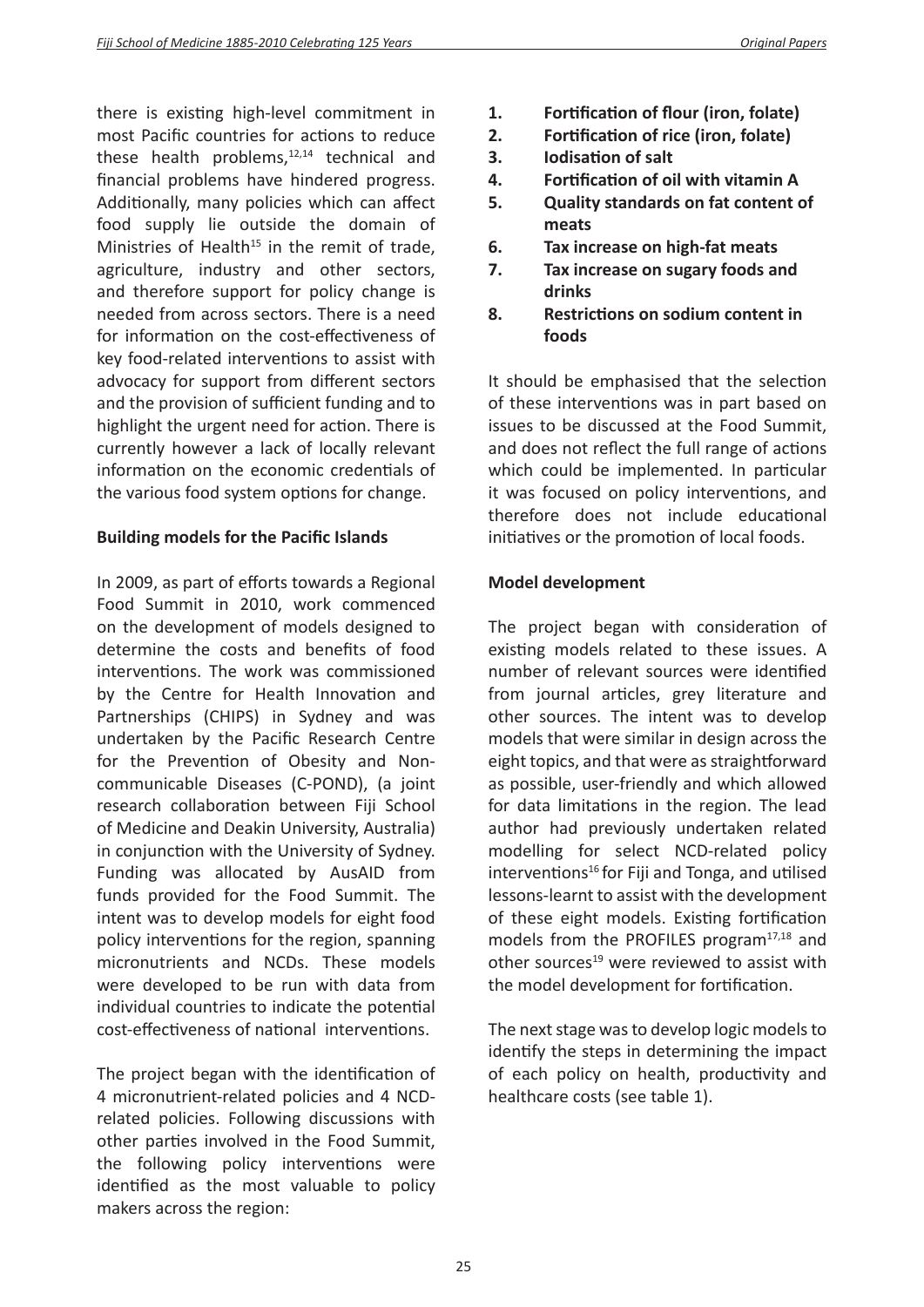| Intervention                                                                                            | Nutrient           | Logic model                                                                                                                                                                                                       | Outcomes<br>modelled # |
|---------------------------------------------------------------------------------------------------------|--------------------|-------------------------------------------------------------------------------------------------------------------------------------------------------------------------------------------------------------------|------------------------|
| Fortification of flour                                                                                  | Iron               | Pregnant women: Iron fortification $\rightarrow\downarrow$<br>iron deficiency $\rightarrow\downarrow$ maternal deaths<br>and $\rightarrow\downarrow$ perinatal mortality                                          | D, P, H                |
|                                                                                                         |                    | All adults: Iron fortification $\rightarrow\downarrow$ iron<br>deficiency $\rightarrow$ $\uparrow$ productivity                                                                                                   | M, P, H                |
|                                                                                                         |                    | Children: Iron fortification $\rightarrow\downarrow$ iron<br>deficiency $\rightarrow\downarrow$ cognitive impairment $\rightarrow\uparrow$<br>productivity                                                        | M, P                   |
|                                                                                                         | Folate             | Pregnant women: Folate fortification<br>$\rightarrow\downarrow$ folate deficiency $\rightarrow\downarrow$ NTDs $\rightarrow\downarrow$<br>disability and deaths                                                   | D, M, P, H             |
|                                                                                                         |                    | Adults: Folate fortification $\rightarrow\downarrow$ IHD and<br>stroke $\rightarrow\downarrow$ mortality                                                                                                          | D, M, P, H             |
| Fortification of rice                                                                                   | Iron               | As above                                                                                                                                                                                                          |                        |
|                                                                                                         | Folate             | As above                                                                                                                                                                                                          |                        |
| Salt iodisation                                                                                         | Iodine             | Pregnant women: Iodisation $\rightarrow\downarrow$ iodine<br>deficiency levels $\rightarrow\downarrow$ mentally impaired/<br>cretin children $\rightarrow\downarrow$ productivity losses                          | M, P, H                |
| Oil fortification with Vitamin<br>A#                                                                    | Vitamin A          | Pregnant women: Vitamin A fortification<br>→↓ Vitamin A deficiency →↓ maternal<br>deaths and $\rightarrow\downarrow$ perinatal mortality                                                                          | D, P, H                |
|                                                                                                         |                    | Children: Vitamin A fortification $\rightarrow \downarrow$<br>Vitamin A deficiency $\rightarrow\downarrow$ morbidity and<br>mortality                                                                             | D, M, H, P             |
| Control of sale of high-fat<br>meats                                                                    | Fat, saturated fat | Adults: $\rightarrow\downarrow$ fat and saturated fat intake<br>→↓ BMI*→↓ NCD mortality and<br>morbidity<br>AND $\rightarrow\downarrow$ cardiovascular disease $\rightarrow\downarrow$<br>mortality and morbidity | D, M, P, H             |
| Higher tax on high-fat meats                                                                            | As above           | As above                                                                                                                                                                                                          |                        |
| Higher tax on sugary items                                                                              | Sugar              | Tax $\rightarrow \downarrow$ reduced purchasing $\rightarrow \downarrow$<br>consumption by adults and children<br>Adults → $\downarrow$ BMI → $\downarrow$ NCD mortality and<br>morbidity                         | D, M, P, H             |
| Sodium content standards<br>for specific products,<br>resulting in specified<br>reduction sodium intake | Sodium             | Standards $\rightarrow\downarrow$ reduced intake sodium<br>Adults $\rightarrow\downarrow$ cardiovascular disease $\rightarrow\downarrow$<br>mortality and morbidity                                               | D, M, P, H             |

#### **Table 1: Logic models for policy interventions**

*\* D = deaths averted, M= morbidity averted, H = Health care costs saved, P = productivity gains NTD: neural tube defects IHD: Ischaemic heart disease BMI: Body Mass index*

26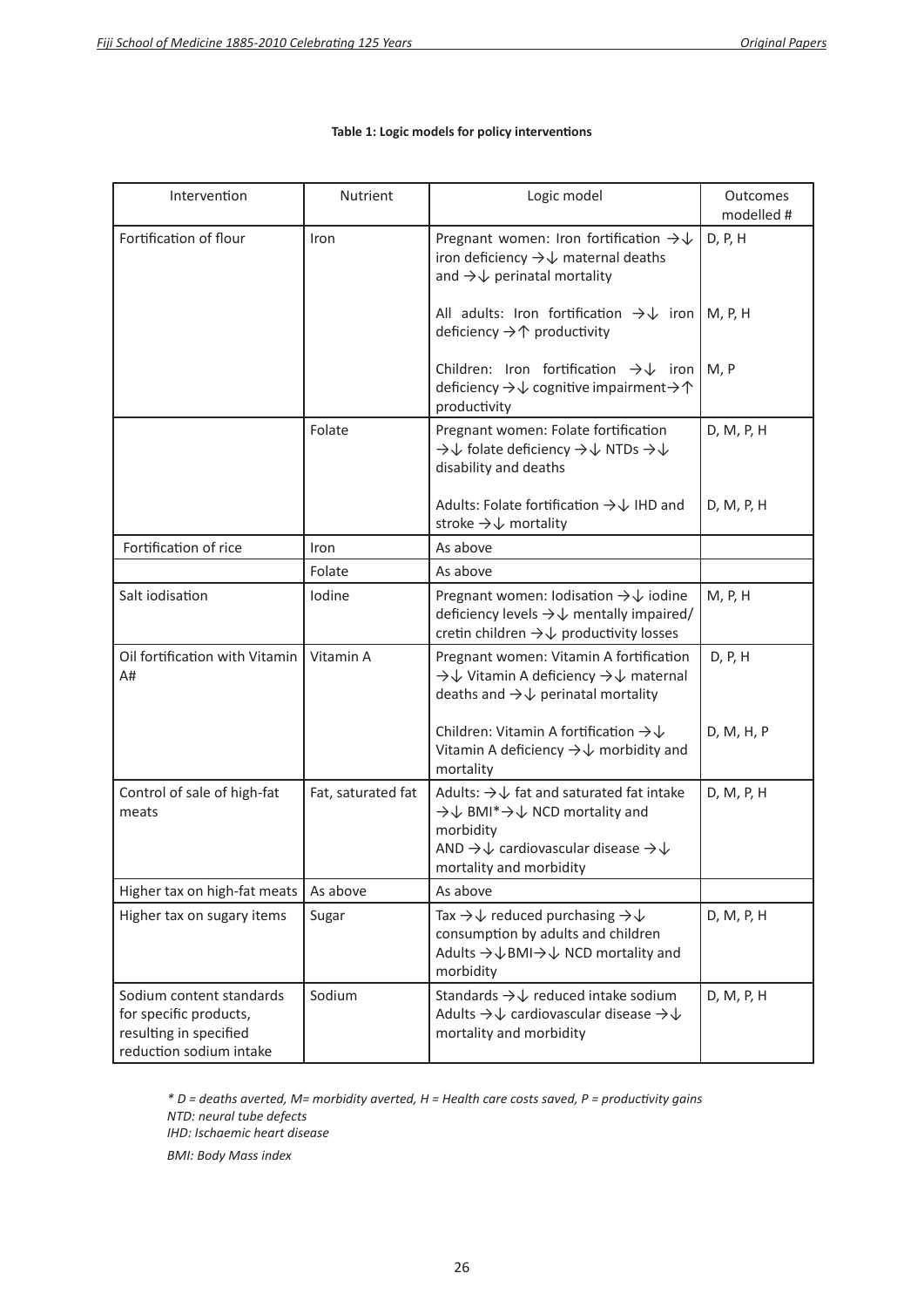For example, the logic model for fortification of salt with iodine stated that such action would lead to increased iodine intake, leading to reduced iodine deficiency, resulting in reduced mental impairment and cretinism, and improved economic productivity and lowered healthcare costs. Once these logic models were developed, relevant evidence could be sourced from the literature to underpin each of the relationships in the pathway(for example, the impact of salt iodisation on iodine deficiency or iodine intake).

 Models were then developed using Microsoft Excel © combined with the @Risk ©, an add-on software package developed by the Palisade Corporation. This software facilitates the calculation of uncertainty estimates around each of the outcomes, thereby enabling an assessment of the level of confidence which we can place in the results. Evidence and country-specific data was used to populate the logic models. The inputs required included demographic data, mortality and morbidity data, gross domestic product, employment rates, rates of micronutrient deficiencies, and cost of health-care and of interventions. Where country level data is not available, assumptions based on similar interventions are made. This is particularly needed for the costing of interventions, as most countries will not have undertaken similar interventions previously.

## **Model testing**

Testing of the models necessitates their running using country-specific data. Working with staff from the National Food and Nutrition Centre in Fiji, a master data spreadsheet was populated. A number of data gaps were identified, where information either did not exist or could not be located in a timely manner. In such instances, evidence was sourced from elsewhere nationally and internationally, and used to guide assumption development.

These preliminary results for Fiji were presented, along with an outline of the process at the Vanuatu Food Summit in April 2010, in order to highlight the value of the approach. These results are not provided here, as work is still proceeding to rectify some of the data gaps. As an example however, use of the models in their preliminary forms, suggested that while salt iodisation might cost up to FJD1.4 million over ten years (including nongovernment costs), the lifetime productivity savings would be around FJD 3.9 million, with an additional FJD1.7 million saving in healthcare costs.

## **Model outcomes**

For each food policy intervention, the model will be able to identify the costs of the intervention over both a one year and ten year period, expected number of deaths averted, cases of disease averted, expected productivity savings as well as expected healthcare savings. The modelling results will provide decision-makers with evidence on the costs and benefits of various food interventions in their countries to help advocate for policy changes that will improve health outcomes for the people of the Pacific. In the long-term it is important that the impact of any policy change is monitored for impacts. This would allow the validity and accuracy of the models to be assessed, for example, through indicators such as maternal folate levels and neural tube defect incidence rates.

Following the Vanuatu Food Summit presentation, a high level of interest was expressed by a number of Pacific countries in pursuing the modelling for use in their own country. They highlighted the importance of this type of information for policy-making purposes.

## **Next phase**

The next phase of this project is currently under development. It will involve working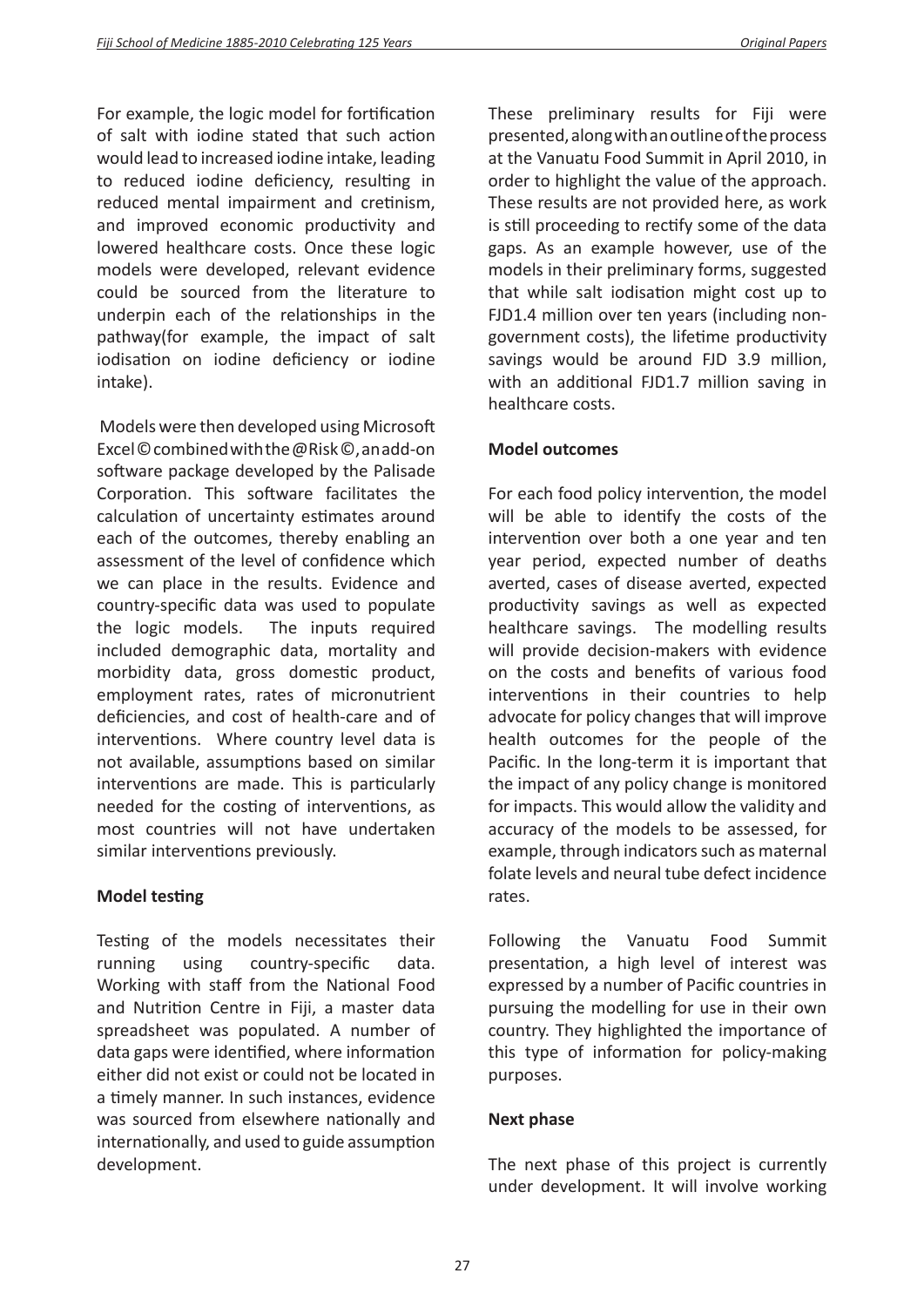with country representatives to complete and run the models using country level data. The intent of this phase is to develop capacity within participating countries to use and interpret the results of the modelling for their own policy purposes.

Such efforts to build evidence-based policymaking capacity in the region are needed to enhance the policy process and to drive positive change for the people of the Pacific.

## **Acknowledgements**

We would like to acknowledge the involvement of Dr Glen Maberly and Jan Kang of CHIPs for their input throughout the development and completion of this work. Additionally the technical assistance of Jack Bagriansky is greatly appreciated. We would also like to acknowledge the literature review work of Anne Marie Thow.

We would also thank Jimaima Schultz and Ateca Kama of the National Food and Nutrition Centre in Fiji, for their involvement in the testing of the models with preliminary Fiji data.

### **References**

- *1. Waxman A, Norum K. Why a global strategy on diet, physical activity and health? The growing burden of non-communicable diseases.Public Health Nutrition 2004;7(3):381-3*
- *2. Coyne T. Lifestyle Diseases in Pacific Communities. Noumea: Secretariat of the Pacific Community; 2000.*
- *3. Hughes R. Diet, food supply and obesity in the Pacific. Manila: World Health Organization Regional Office for the Western Pacific; 2003.*
- *4. Hughes R, Sharp D, Hughes M, Akau'ola S, Heinsbroek P, Velayudhan R, et al. Environmental influences on helminthiasis and nutritional status among Pacific schoolchildren. International Journal of Environmental Health Research 2004;14(3):163 - 77.*
- *5. Darnton-Hill I. Control and prevention of micronutrient malnutrition. Asia-Pacific Journal of Clinical Nutrition 1998;7(1):2-7.*
- *6. Ulijaszek S. Modernisation, migration and nutritional health of Pacific Island populations. Environmental Sciences 2005;12(3):167-76.*
- *7. Brownell K, Yach D. Lessons from a small country about the global obesity crisis. Global Health 2006;2:11.*
- *8. Worsley A. Nutrition knowledge and food consumption: can nutrition knowledge change food behaviour? Asia Pacific Journal of Clinical Nutrition 2002;11 (Suppl. 3):S579-85.*
- *9. Grier S, Bryant CA. Social Marketing in Public Health. Annual Review of Public Health 2005;26(1):319-39.*
- *10. Lang T, Rayner G. Overcoming policy cacophony on obesity: an ecological public health framework for policymakers. Obesity Reviews 2007;8(Suppl. 1):165-81.*
- *11. Glanz K, Lankenau B, Foerster S, Temple S, Mullis R, Schmid T. Environmental and Policy Approaches to Cardiovascular Disease Prevention Through Nutrition: Opportunities for State and Local Action. Health education and behaviour 1995;22:512-27.*
- *12. WHO. Report. Meeting of Ministers of Health for the Pacific Island Countries. Manila: World Health Organization Regional Office for the Western Pacific; 2003.*
- *13. WHO. Report. Meeting of Ministers of Health for the Pacific Island Countries. Manila: World Health Organization Regional Office for the Western Pacific; 2005.*
- *14. WHO. Report Meeting of Ministers of Health for the Pacific Island Countries. Manila: World Health Organization Regional Office for the Western Pacific; 2007.*
- *15. Snowdon W, Lawrence M, Schultz J, Vivili P, Swinburn B. Evidence-based policy solutions to promote a healthy food environment for the Pacific Islands. Public Health Nutrition 2010;13(6):886- 92.*
- *16. Snowdon W, Moodie M, Swinburn B. Comparison of potential food policy change options: estimation of likely impacts on noncommunicable disease mortality (submitted for publication)*
- *17. Burkhalter B, Abel E, Aguayo V, Diene S, Parlato M, Ross J. Nutrition advocacy and national development: the PROFILES programme and its application Bulletin of the World Health Organisation 1999;77:407-15.*